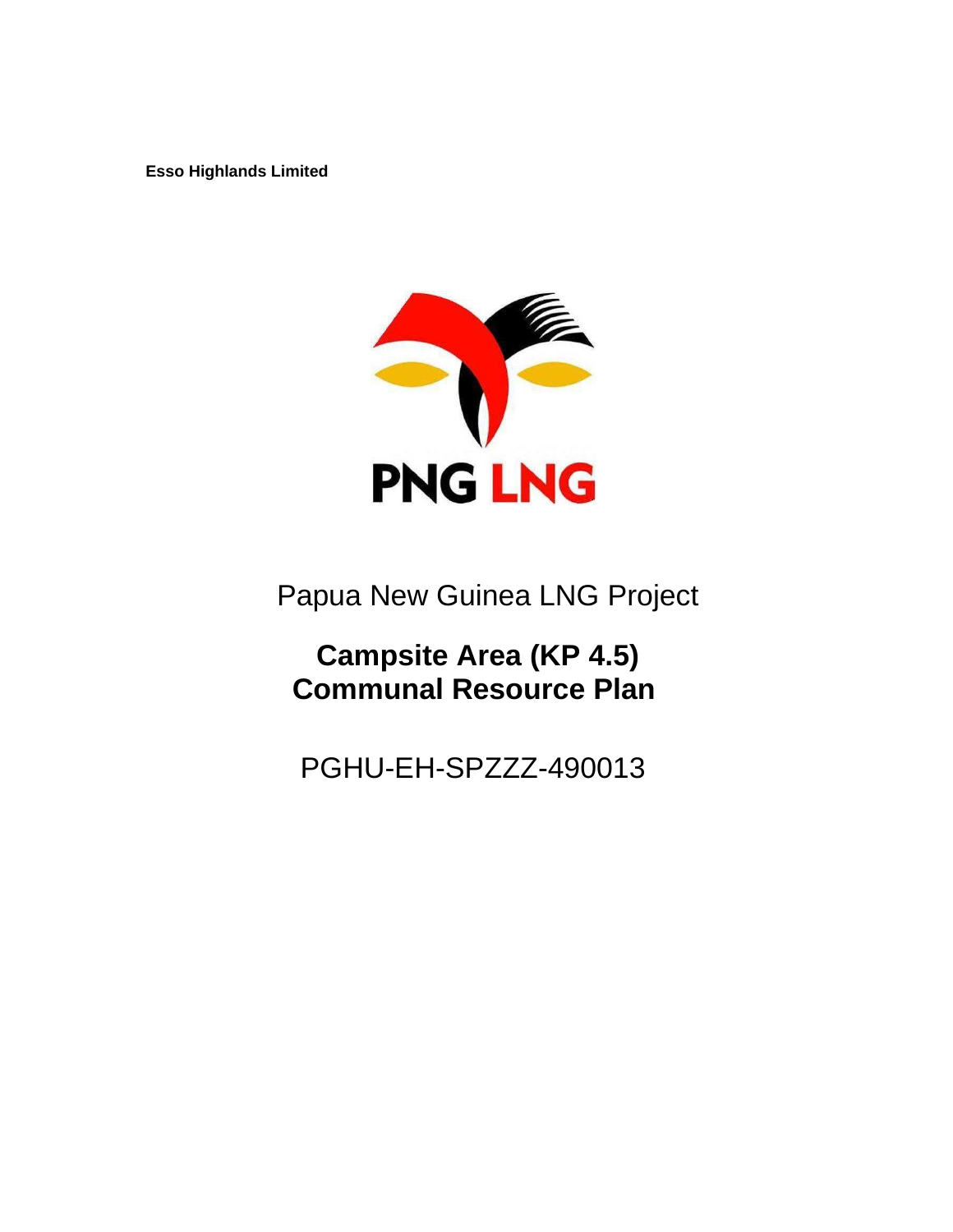# **CONTENTS**

| 1.0  |         |  |
|------|---------|--|
| 1.2  |         |  |
| 1.3  |         |  |
| 1.4  |         |  |
|      | 1.4.1   |  |
|      | 1.4.1.1 |  |
|      | 1.4.1.2 |  |
| 2.0  |         |  |
| 2.1  |         |  |
| 3.0  |         |  |
| 3.1  |         |  |
| 3.2  |         |  |
| 3.3  |         |  |
| 3.4  |         |  |
|      | 3.4.1   |  |
|      | 3.4.1.1 |  |
| 3.5  |         |  |
| 3.6  |         |  |
| 4.0  |         |  |
| 4.1  |         |  |
| 5.0  |         |  |
| 5.1  |         |  |
| 6.0  |         |  |
| 7.0  |         |  |
| 8.0  |         |  |
| 9.0  |         |  |
| 10.0 |         |  |
| 11.0 |         |  |
| 12.0 |         |  |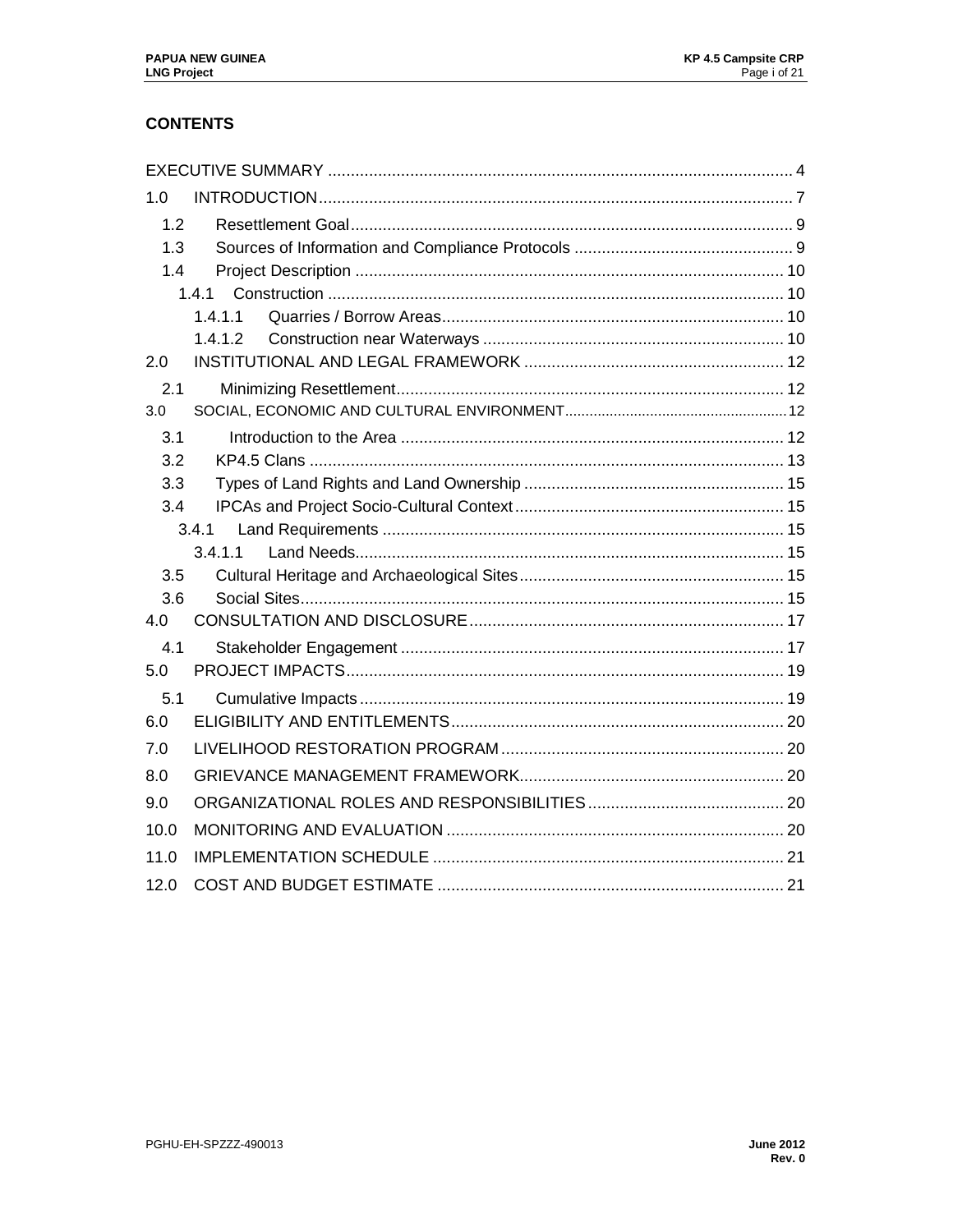# **FIGURES**

| Figure 3-2: SMLI Map of Dimalia-Tagari River Area (Goldman 2001)  14 |  |
|----------------------------------------------------------------------|--|
|                                                                      |  |
| <b>TABLES</b>                                                        |  |
|                                                                      |  |
|                                                                      |  |

| Table 5-1: Principal Impacts likely to be experienced by KP 4.5 Campsite Landowners 19 |  |
|----------------------------------------------------------------------------------------|--|
|                                                                                        |  |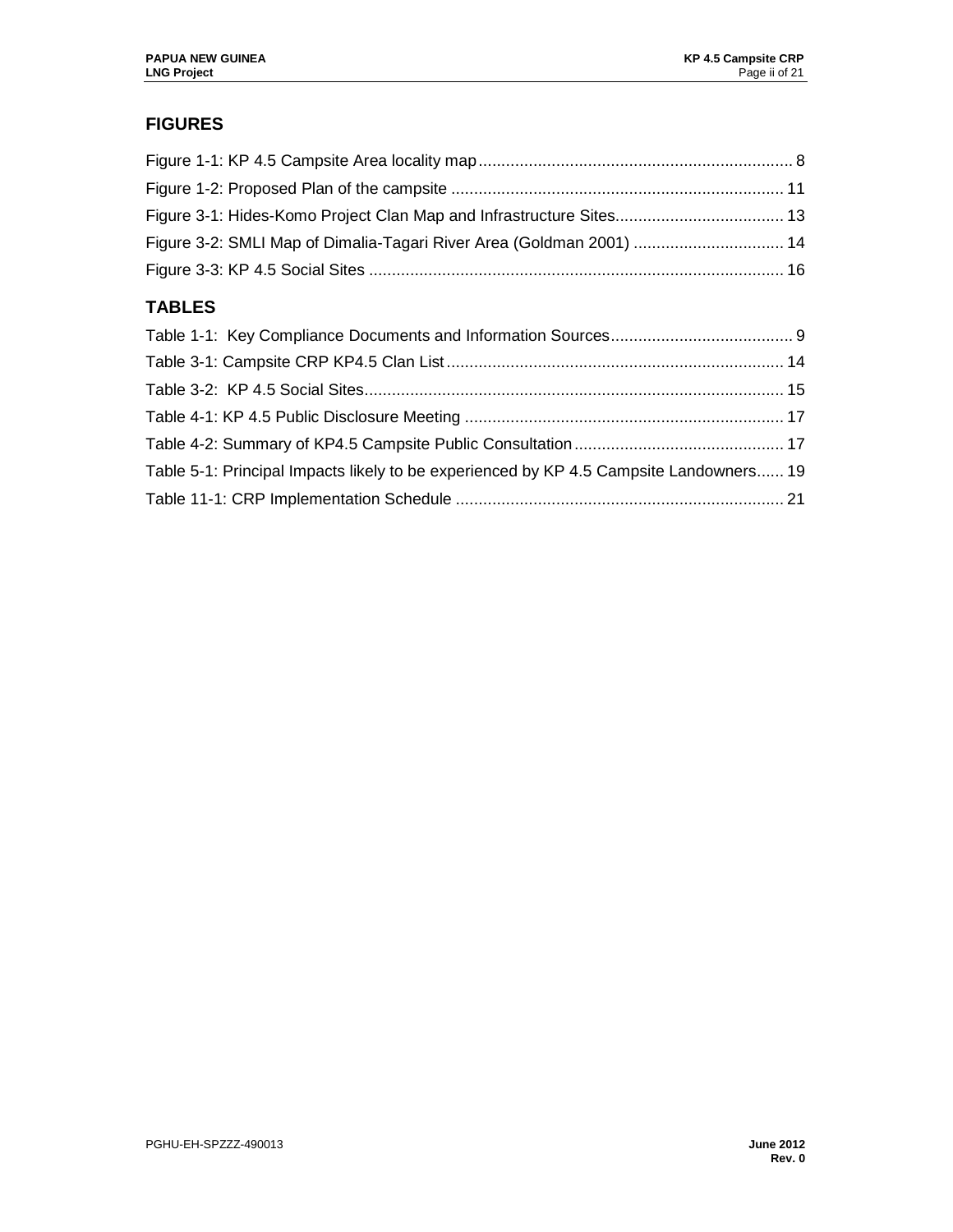#### **ACRONYMS**

| <b>Acronym</b> | <b>Definition</b>                              |
|----------------|------------------------------------------------|
| <b>BSA</b>     | <b>Benefit Sharing Agreement</b>               |
| <b>CRP</b>     | Communal Resource Plan                         |
| EHL            | Esso Highlands Limited                         |
| <b>EIS</b>     | <b>Environmental Impact Statement</b>          |
| <b>ELC</b>     | <b>Environmental Law Centre</b>                |
| FEED           | Front End Engineering Design                   |
| <b>FRV</b>     | <b>Full Replacement Value</b>                  |
| <b>HGCP</b>    | <b>Hides Gas Conditioning Plant</b>            |
| <b>HGDC</b>    | <b>Hides Gas Development Company</b>           |
| <b>IFC</b>     | International Finance Corporation              |
| ILG            | Incorporated Land Group                        |
| <b>IPCA</b>    | In-Principle Compensation Agreement            |
| ΚP             | <b>Kilometer Point</b>                         |
| Lanco          | Landowner Company                              |
| <b>LBBSA</b>   | License-Based Benefit Sharing Agreement        |
| <b>LNG</b>     | <b>Liquefied Natural Gas</b>                   |
| M&E            | Monitoring and Evaluation                      |
| O&GA           | Oil and Gas Act                                |
| OSL            | Oil Search Limited                             |
| <b>PNG</b>     | Papua New Guinea                               |
| <b>PNG LNG</b> | Papua New Guinea Liquefied Natural Gas Project |
| PS             | Performance Standard                           |
| <b>RAP</b>     | <b>Resettlement Action Plan</b>                |
| RIT            | Resettlement Implementation Team               |
| <b>ROW</b>     | Right of Way                                   |
| <b>RPF</b>     | <b>Resettlement Policy Framework</b>           |
| SIA            | Social Impact Assessment                       |
| <b>SMLI</b>    | Social Mapping and Landowner Identification    |
| <b>UBSA</b>    | <b>Umbrella Benefits Sharing Agreement</b>     |
| VG             | Papua New Guinea Valuer General                |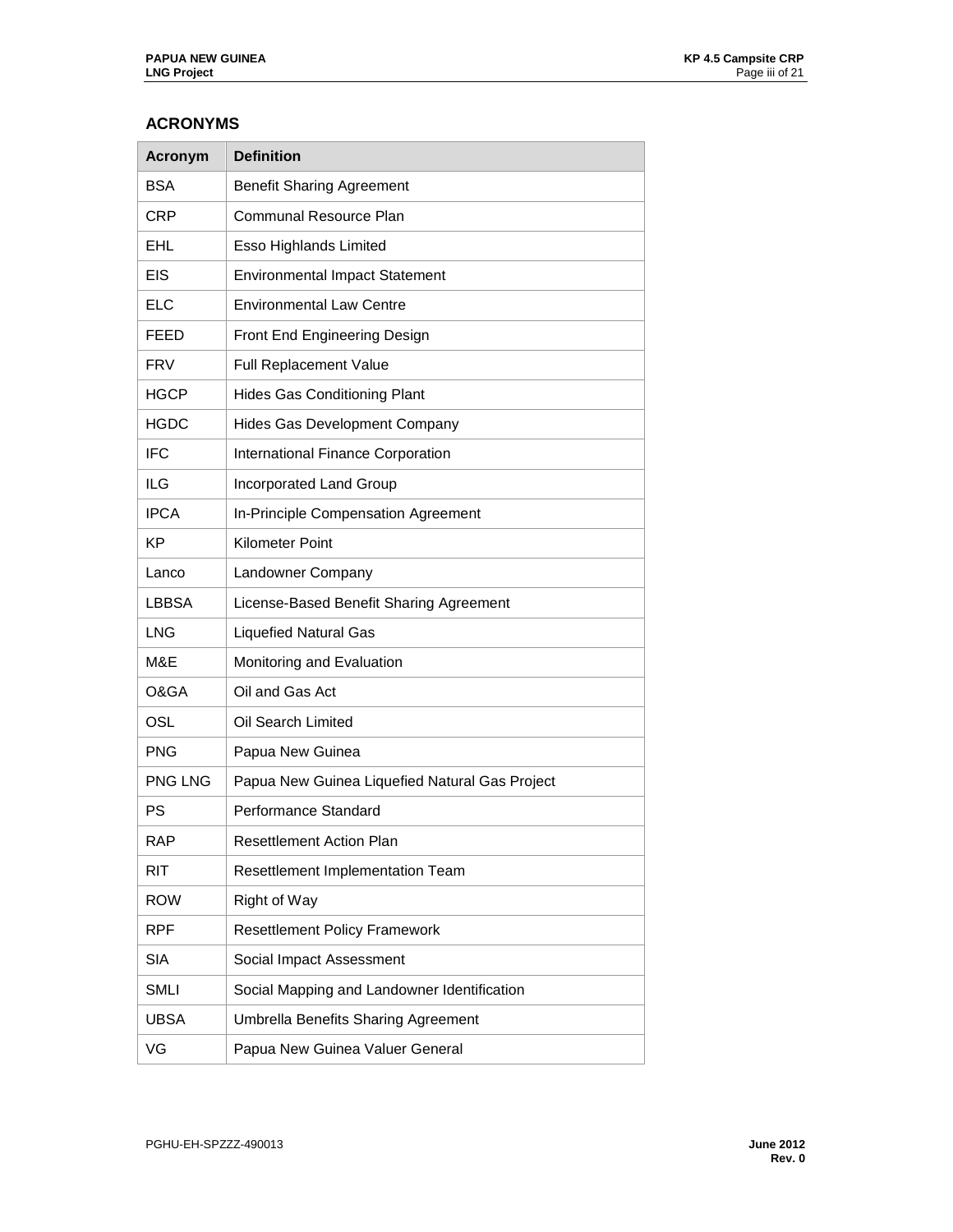## **EXECUTIVE SUMMARY**

#### **Introduction**

Esso Highlands Limited proposes to develop the Papua New Guinea Liquefied Natural Gas Project to commercialize gas reserves within the PNG Southern Highlands and Western Provinces. An onshore gas pipeline and liquid condensate pipeline are required as part of the upstream infrastructure development for the Project.

A construction campsite area is required adjacent to KP 4.5 on the ROW. The Campsite Area is required for 12 months for logistical support, temporary 1000 worker accommodation, a mobile waste management facility, mechanic yard and storage of construction equipment. An access road will connect the KP 4.5 Campsite to the existing Hides to Komo Road, which lies approximately 80 m south of the border of the KP 4.5 Campsite construction footprint.

#### **Scope**

This CRP, referred to as the KP 4.5 Campsite Area CRP, focuses on economic displacement as a consequence of loss of forest resources. There is no physical displacement involved. The Campsite construction footprint abuts the ROW and covers an area of approximately 12 ha.

#### **Resettlement Goal**

The Project's overall resettlement goal is to design and implement resettlement in a manner that improves or at least restores, livelihoods and standards of living of physically and economically displaced persons. The protocols defined in this CRP will be applied should any gardens and/or structures be identified during the construction period.

#### **Institutional and Legal Framework**

The resettlement process complies with legal requirements and criteria detailed in the RPF and previous CRPs.

#### **Social, Economic and Cultural Environment**

The following linguo-cultural group occupies areas in and around the projected KP4.5 Campsite:

- The Huli (150,000) who inhabit the areas north-west from Yalenda through Baguale-Homa-Paua-Yarale-Tari-Koroba and the area on the western side of the Hegegio/Tagari River from South Komo through to Nogoli-Yaluba-Mogora Pugua-Levani and Tanggi.
- The KP4.5 site is owned by the Tagobali (sub-clan:Walo) clan.

#### **Consultation and Disclosure**

All clans have signed the IPCA $1$  and participated in the formal disclosure meeting. Clan representatives assisted with the surveys of the Campsite Area and were supportive of the development. A process of disclosure of documents is in place and will include public dissemination and distribution of the KP 4.5 Campsite CRP in Huli and Pidgin as well as English.

-

 $<sup>1</sup>$  Signed on 13<sup>th</sup> December 2011.</sup>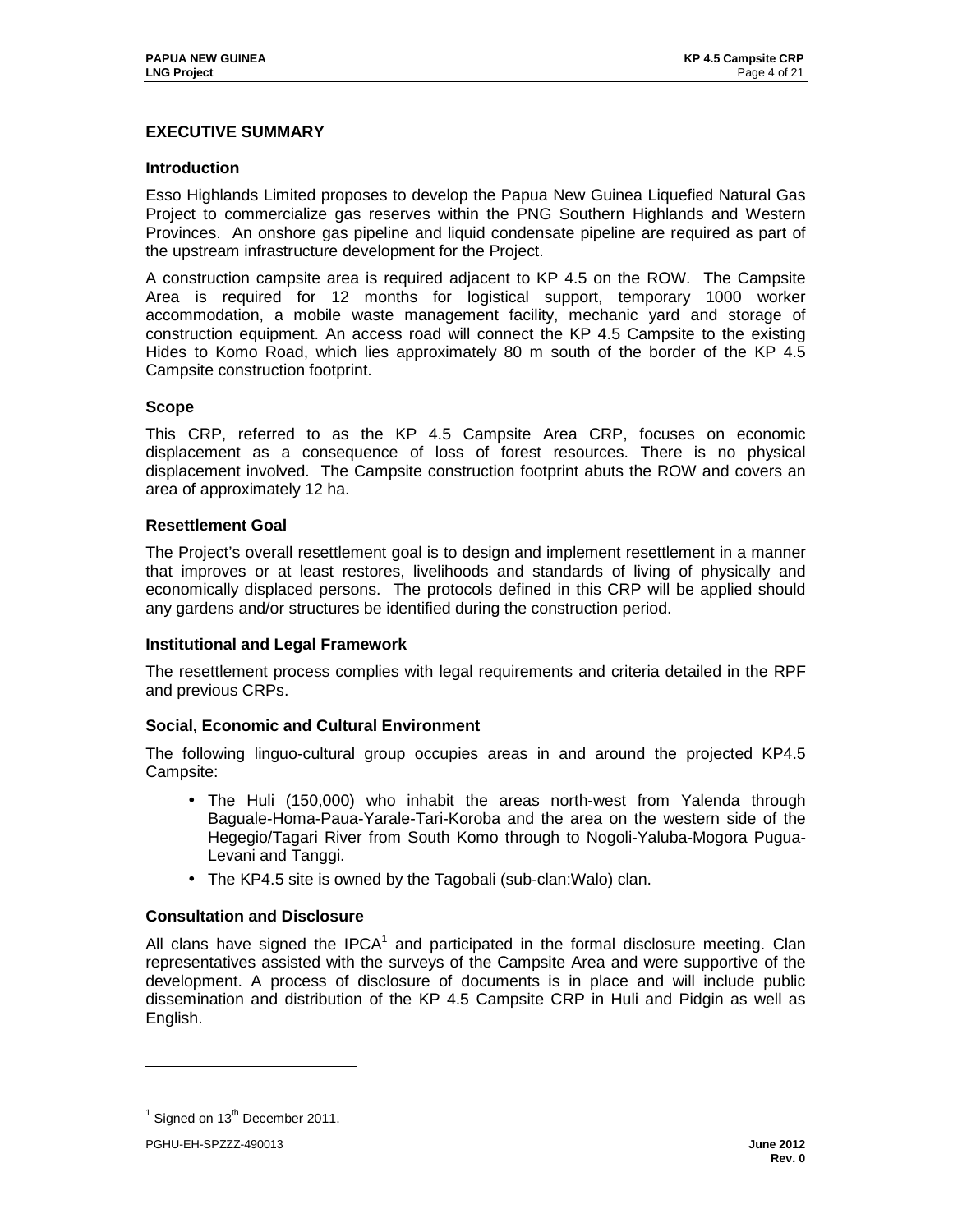### **Project Impacts**

The Campsite Area developments are expected to result in the following impacts and associated mitigation measures:

- Approximately 12.0 ha of communal forest land. Compensation will be paid according to IPCA negotiated rates. No physical resettlement is expected and no gardens are affected.
- No businesses or employment are lost because of the Project.
- No cultural heritage sites were identified on the campsite area;
- There will be some further loss of land belonging to the Tagobali clan which have also been affected at the TB1 quarry site that lies adjacent to KP4.5 on the southern banks of the Dimalia River. Close monitoring of land shortage conditions will be undertaken.
- Influx of migrants to the site is unlikely due to both the short duration of site use and lack of any direct associated employment.

The site will be used for 12 months during construction and will be rehabilitated thereafter, in accordance with the environmental management plans and in consultation with landowners.

#### **Eligibility and Entitlements**

Landowners will be entitled to once off and rental payments for damage and deprivation, including loss of access to traditional hunting grounds. This will be paid out through clan representatives as per the IPCA agreement.

#### **Livelihood Restoration Program**

No loss of livelihoods is expected; however, in the event that livelihoods are impacted, the Project will ensure it implements livelihoods restoration in accordance with IFC PS 5 and the RPF.

#### **Grievance Management Framework**

A Project Grievance Mechanism has been implemented to receive, respond to, and address any grievances made to the Project.

#### **Organizational Roles and Responsibilities**

Overall responsibility for the planning, implementation and monitoring of economic displacement rests with the Company as specified in the RPF. The Company's Land & Community Affairs Team will undertake these activities.

#### **Monitoring and Evaluation**

In the event that individual economic or physical resettlement does occur, Monitoring and Evaluation will provide information on whether individual compensation and resettlement activities are providing positive benefits, and will indicate the need for corrective action that may be required to achieve Project resettlement goals.

#### **Implementation Schedule**

A schedule of tasks has been developed to plan and implement the major components of the CRP's implementation through to 2012.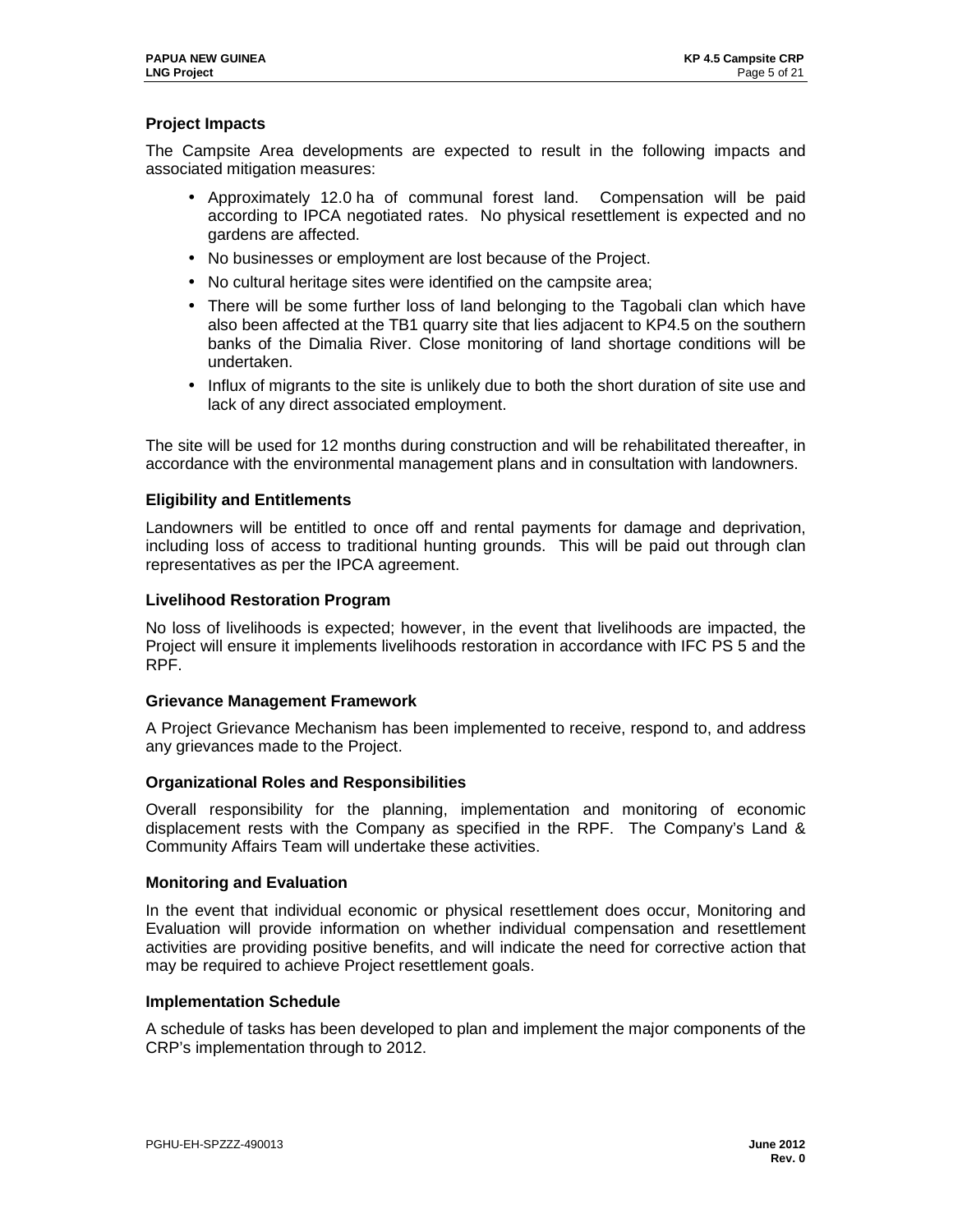## **Cost and Budget Estimate**

The cost of the KP 4.5 Campsite Area is estimated at approximately US\$ 0.1 million, including **IPCA** clan can payments.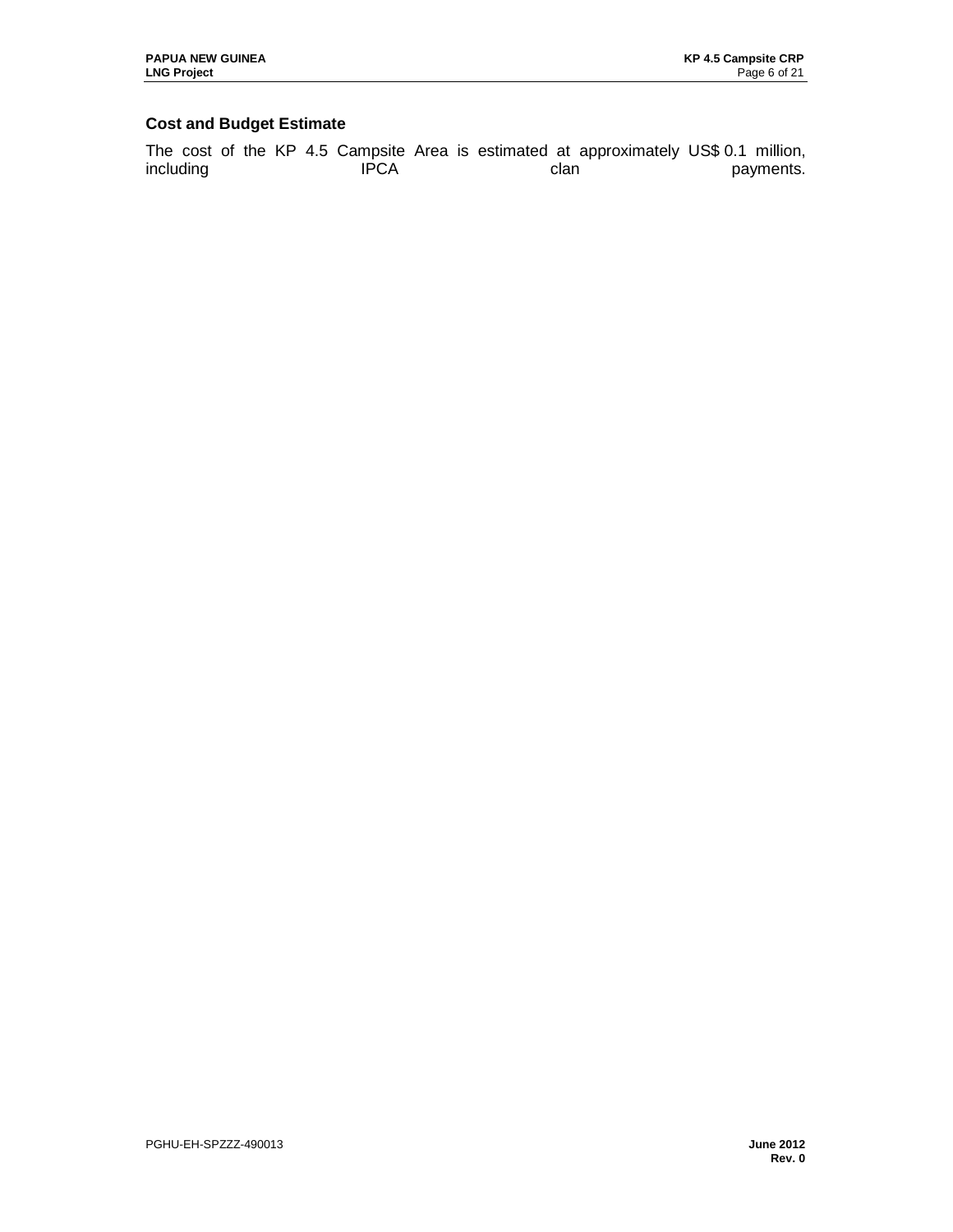## **1.0 INTRODUCTION**

#### **1.1 Background**

Esso Highlands Limited proposes to develop the Papua New Guinea Liquefied Natural Gas Project to commercialize gas reserves within the PNG Southern Highlands and Western Provinces. An onshore gas pipeline and liquid condensate pipeline are required as part of the upstream infrastructure development for the Project.

The upstream onshore gas pipeline extends 292 km and will transport natural gas from gas fields at Hides, Angore and South East Hedinia to the Omati Landfall. The onshore liquid condensate pipeline will transport condensate from the Hide Gas Conditioning Plant for approximately 109 km to the Oil Search Limited's Kutubu Central Processing Facility.

A construction campsite area is required adjacent to KP 4.5 on the ROW. The Campsite Area is required for 12 months for logistical support, temporary 1000 worker accommodation, a mobile waste management facility, mechanic yard and storage of construction equipment. An access road will connect the KP 4.5 Campsite to the existing Hides to Komo Road, which lies approximately 80 m south of the border of the KP 4.5 Campsite construction footprint.

The access road to the KP 4.5 Campsite is required for vehicle passage to the Hides to Komo Road, to support activities associated with construction. The access road is approximately 255 m in length. The area is already accessible via the existing bush tracks and nearby Hides to Komo Road. Following closure of the KP 4.5 Campsite, the access road will be decommissioned and reinstated.

This CRP, referred to as the KP 4.5 Campsite CRP, focuses on economic displacement consequent on the loss of forest resources. There is no physical displacement on the site and no gardens are affected. The Campsite construction footprint abuts the ROW and covers an area of approximately 12.0 ha.

The general landscape surrounding the KP 4.5 Campsite survey area consists of an alluvial terrace and typically flat topography. Swamp terrain exists towards the northern region of the survey area. The vegetation is typically lower montane small crowned lowland forest.

 **Figure 1-1** illustrates the location of the site along the ROW. The Campsite falls within the PDL8 area and is located some 4.0 km SE of the HGCP site on the western side of the Tagari River.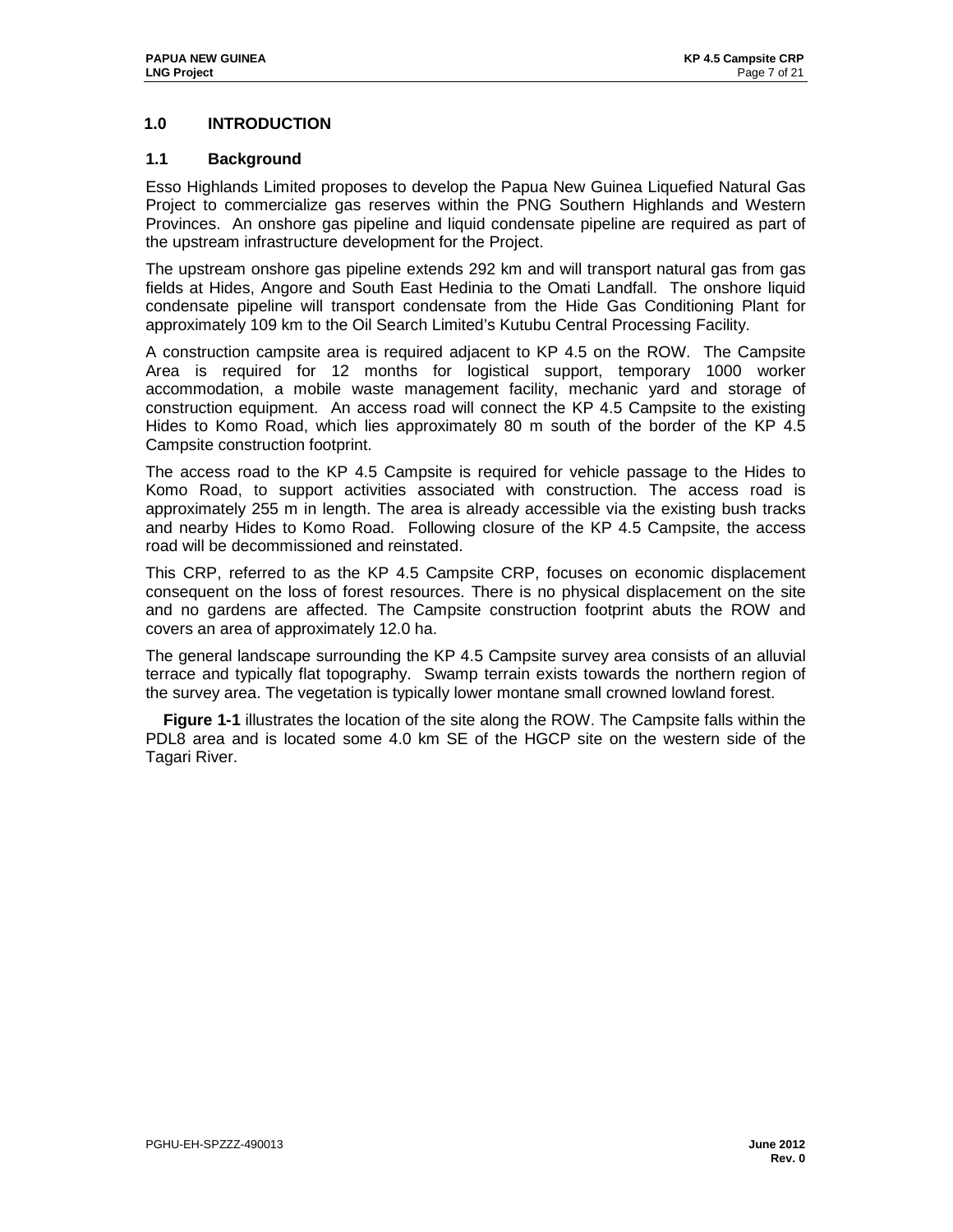

 **Figure 1-1: KP 4.5 Campsite Area locality map** 

This CRP outlines measures that will be undertaken to address impacts on individual and communal resources. The construction, logistics and labor activities will comply with the following social and environmental project plans and protocols:

- Camp Management Plan PGGP-EH-SPENV-000018-024;
- Community Health & Safety Management Plan PGGP-EH-SPENV-000018-021.
- Community Impacts Management Plan PGGP-EH-SPENV-000018-022.
- Community Infrastructure Management Plan PGGP-EH-SPENV-000018-027.
- Community Engagement Management Plan PGGP-EH-SPENV-000018-026.
- Labour and Worker Conditions Management Plan PGGP-EH-SPENV-000018-023.
- Air Emissions Management Plan PGGPO-EH-SPENV-000018-004.
- Noise and Vibration Management Plan PGGP-EH-SPENV-000018-005.

Decommissioning responsibilities in the project closure phase are detailed in the project's Environmental Management Plan. All infrastructure will be removed and re-vegetation and land rehabilitation programs implemented to return the land to its pre-project vegetative state. In respect to campsite, waste, and mechanic yard areas that have been cleared and decommissioned, negotiations will be undertaken with landowners concerning the future of these fenced locales to ascertain whether the project landowner preferences are to reinstate the land for agriculture or whether they wish to utilize the site to accommodate some type of business venture.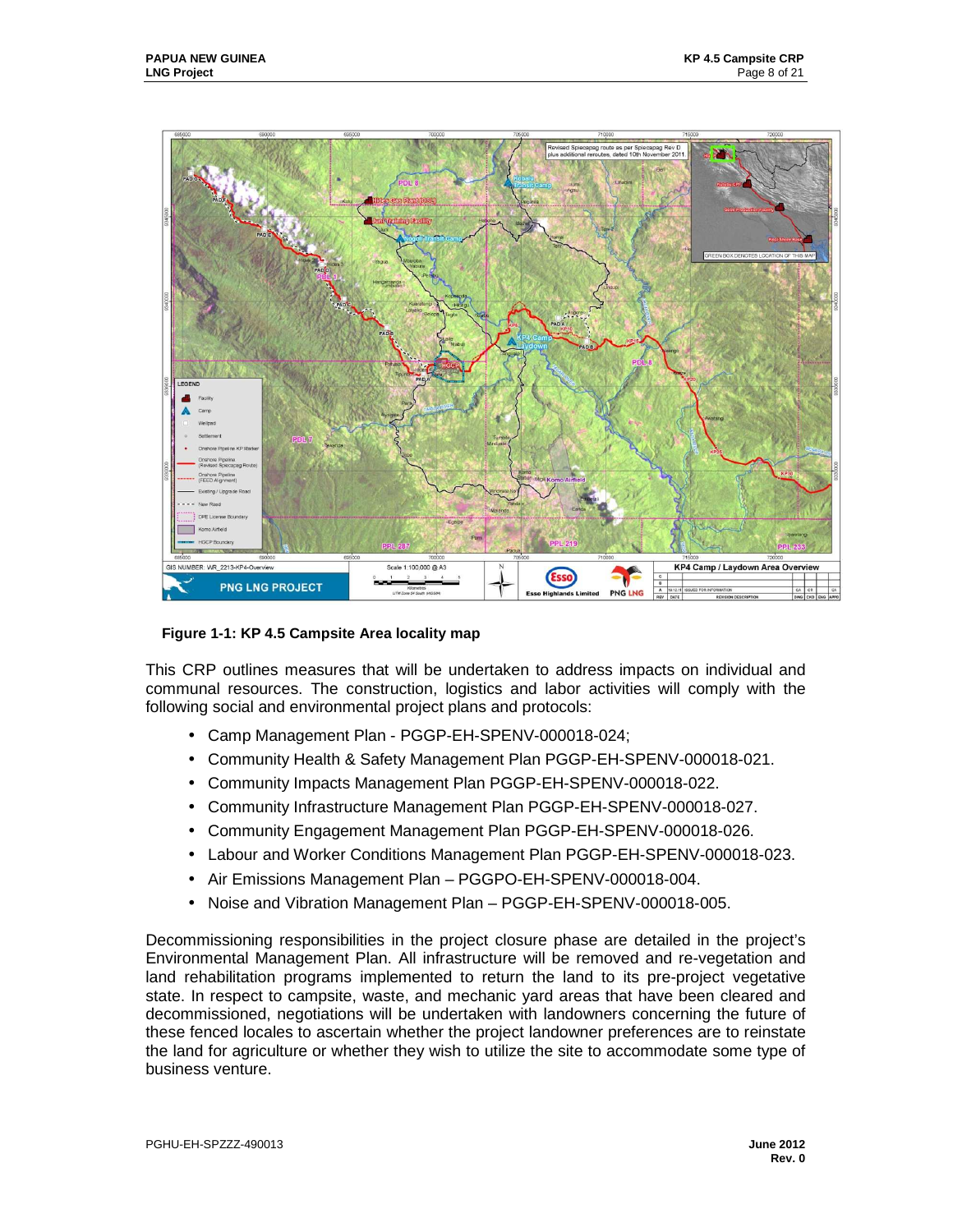## **1.2 Resettlement Goal**

The Project's overall resettlement goal is to design and implement resettlement in a manner that improves, or at least restores, livelihoods and standards of living of physically and economically displaced persons. This addendum is consistent with the goals, principles and processes set out in the Resettlement Policy Framework (October 2009).

Whilst no physical relocation is anticipated within the Campsite area, should any activities covered by this CRP result in a need to relocate households, RAPs commensurate with the scale and complexity of resettlement will be prepared in accordance with the RPF.

#### **1.3 Sources of Information and Compliance Protocols**

Key sources of CRP information include:

| <b>Document</b>                                                                                                                | <b>Reference</b>                                                                          |
|--------------------------------------------------------------------------------------------------------------------------------|-------------------------------------------------------------------------------------------|
| PNG Oil and Gas Act                                                                                                            | 1998/2001                                                                                 |
| PNGLNG Environmental and Social Management Plans                                                                               | PGGP-EH-SPENV-000018                                                                      |
| <b>PNGLNG Company National Content Plan</b>                                                                                    | PGGP-EH-BPZZZ-000013                                                                      |
| PNG LNG Project Resettlement Policy Framework                                                                                  | PGGP-EH-SPENV-000018-030                                                                  |
| <b>PNGLNG Environmental Impact Statement</b>                                                                                   |                                                                                           |
| <b>PNGLNG Social Impact Statement</b>                                                                                          |                                                                                           |
| Preconstruction Survey Report for Upstream Pipeline<br>ROW: KP 4.5 Campsite                                                    | PGHU-SC-SRZZZ-000065                                                                      |
| Social Mapping & Landowner Identification Reports<br>PDL1, PRL12, PRL11 (2008-9)                                               | Dr Goldman                                                                                |
| International Finance Corporation's Performance<br>Standards on Social & Environmental Sustainability -<br>April 30, 2006      | Performance Standard 1 - Social and<br>Environmental Assessment and<br>Management Systems |
| International Finance Corporation's Performance<br>Standards on Social & Environmental Sustainability -<br>April 30, 2006      | Performance Standard 5 - Land<br>Acquisition and Involuntary Resettlement                 |
| International Finance Corporation's Performance<br>Standards on Social & Environmental Sustainability -<br>April 30, 2006      | Performance Standard 4 - Community<br>Health, Safety and Security                         |
| International Finance Corporation's Performance<br>Standards on Social & Environmental Sustainability -<br>April 30, 2006      | Performance Standard 7 - Indigenous<br>People                                             |
| Exxon Mobil Operations Integrity Management Systems<br>(element of Community Awareness on Property Rights<br>and Resettlement) |                                                                                           |
| Exxon Mobil Policy on Human Rights                                                                                             |                                                                                           |
| PNG LNG Project EPC5A Onshore Pipeline In-country<br>Contract                                                                  | A2173038                                                                                  |

Table 1-1: Key Compliance Documents and Information Sources

This CRP is compliant with the Lenders Environmental and Social Requirements.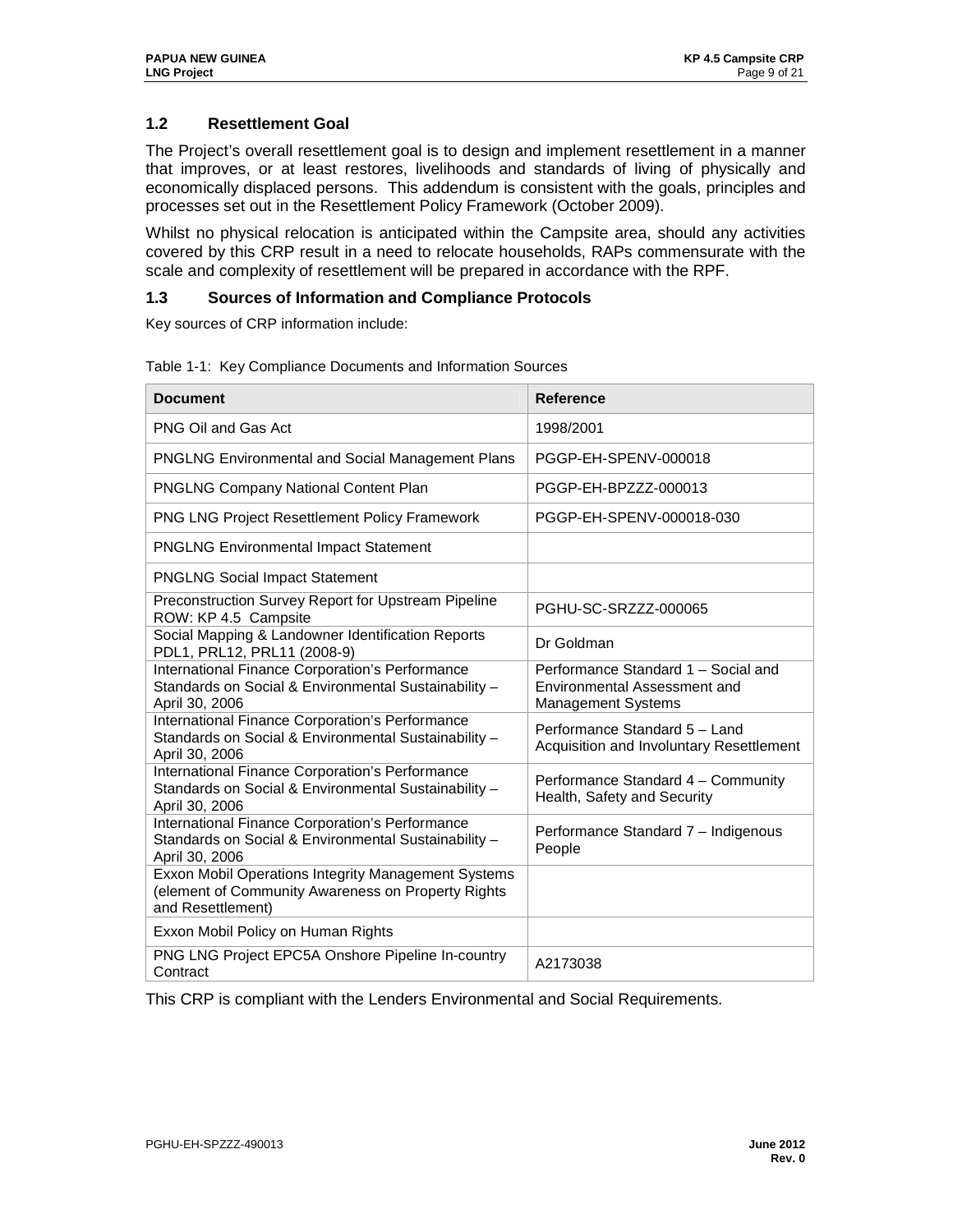## **1.4 Project Description**

#### 1.4.1 Construction

The Campsite area of 12.0 ha is required for the construction of a camp, temporary waste management area, mechanic yard and for logistical support. The site is located adjacent to the ROW. The area will be required for 12 months, commencing March 2012, after which it will be rehabilitated according to the Environmental Management Plan. **Figure 1-2** provides a plan for the proposed campsite.

#### 1.4.1.1 Quarries / Borrow Areas

No quarry or borrow areas outside the campsite were planned at the time this document was prepared.

#### 1.4.1.2 Construction near Waterways

As per the Company's Water Management Plan, prior to commencement of construction work, people utilizing water sources within the Project area will be informed through community consultation of the type, location, timing and duration of construction activities.

Sediment control measures (e.g., silt fences) shall be installed, according to the Company's Erosion and Sediment Control Management Plan, to trap mobilized sediments and ensure that no loose spoil is pushed into watercourses. Spoil and topsoil material shall not be stockpiled directly adjacent to the watercourse edges (approximately 10 m separation is to be maintained).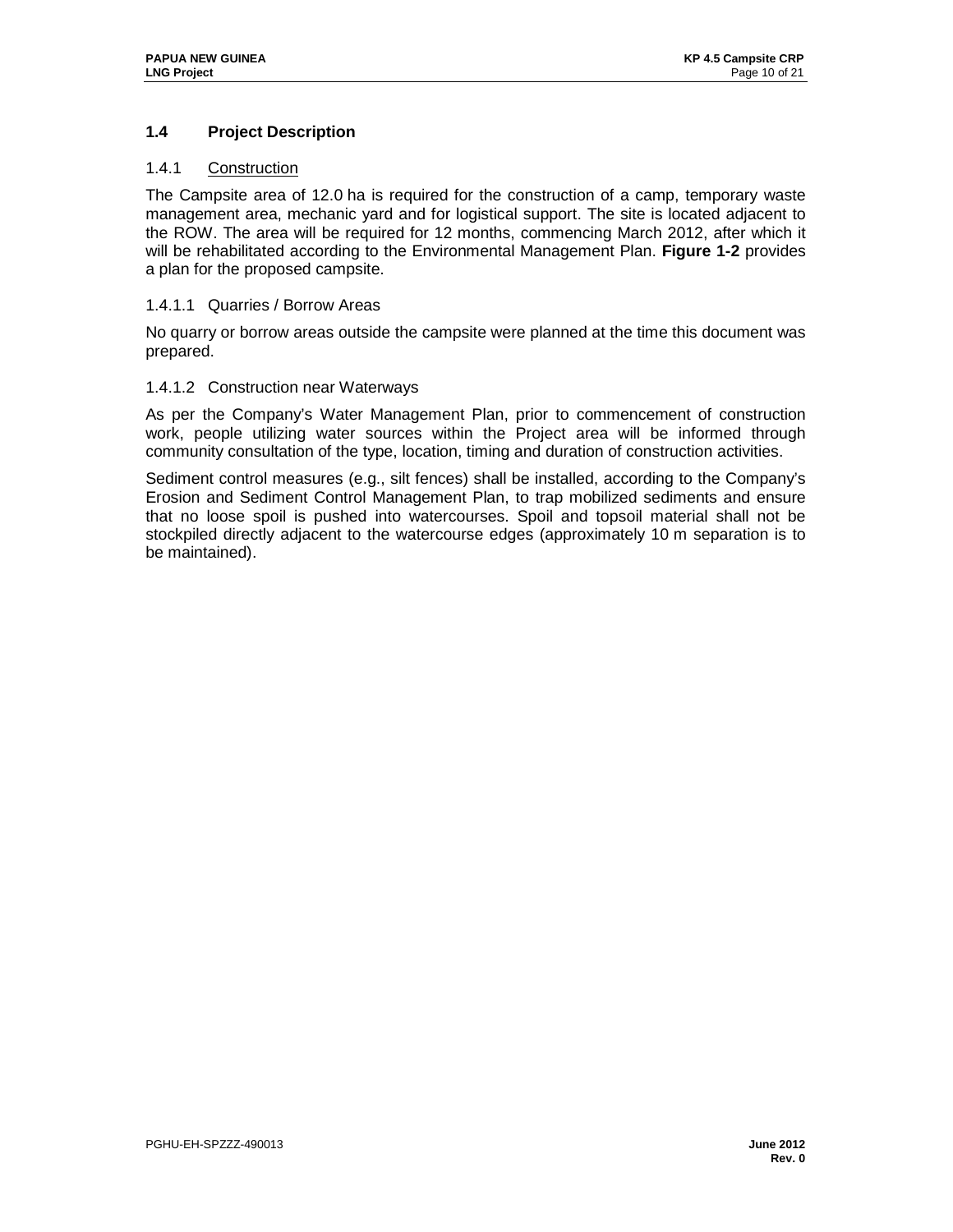

 **Figure 1-2: Proposed Plan of the campsite**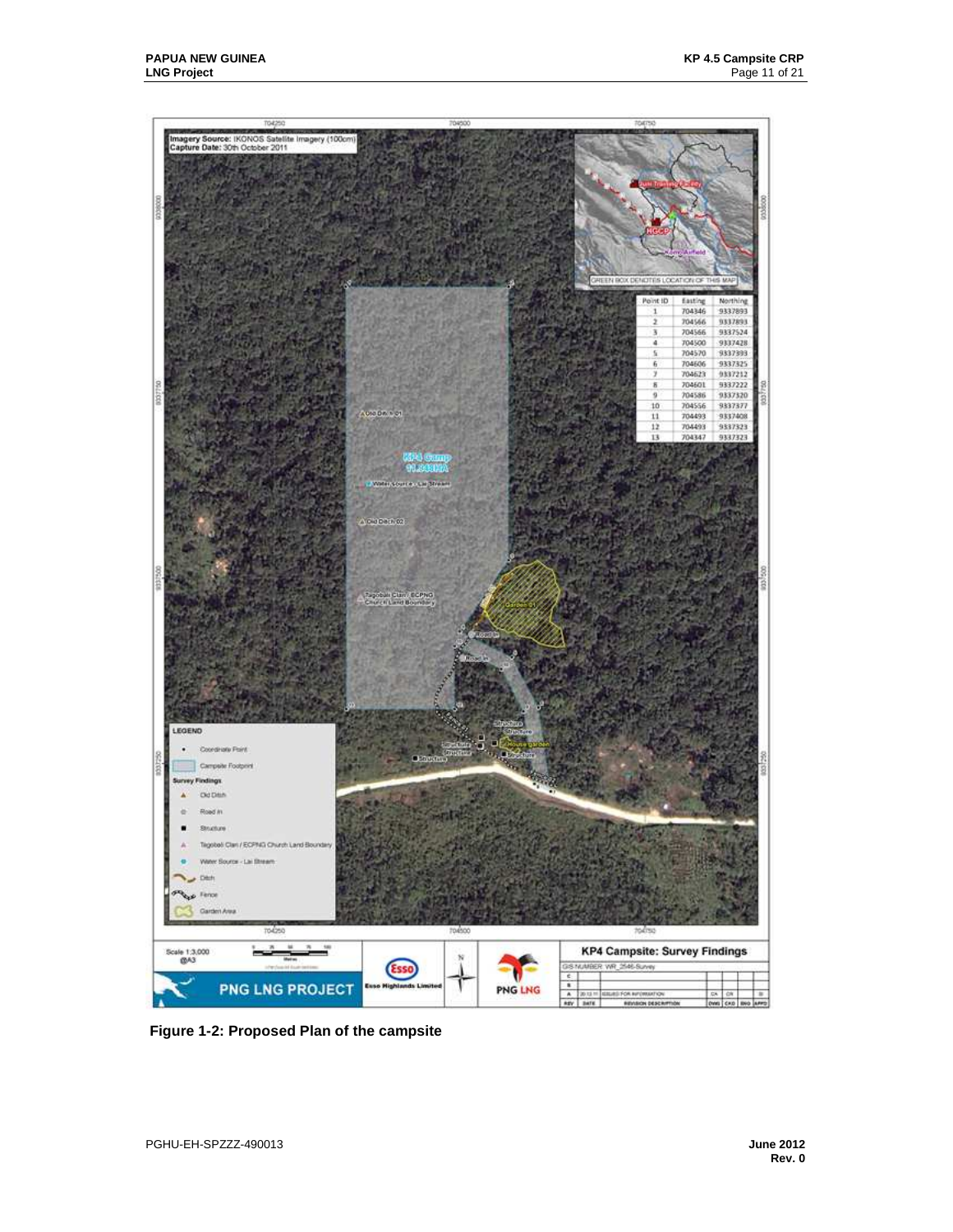## **2.0 INSTITUTIONAL AND LEGAL FRAMEWORK**

The principal PNG legislation relating to land and compensation are the 1996 Land Act and 1998 Oil & Gas Act. PNG has no formal resettlement policy or statute.

The resource planning process will comply with legal requirements and criteria, such as those specified in the O&GA, key PNG National Government institution guidelines, legislation governing both provincial and local governments and the International Finance Corporation's (IFC) Performance Standards on Social and Environmental Sustainability<sup>2</sup>.

#### **2.1 Minimizing Resettlement**

Site selection for the KP 4.5 Campsite construction footprint was based on previous preconstruction surveys carried out in the area. Initially, a site referred to as "Tagari Campsite and Laydown Area" was surveyed (in May 2011) near KP 5, adjacent to the Tagari River crossing. The location of the Tagari Campsite was deemed to be unsuitable due to Horizontal Directional Drilling (HDD) activities associated with crossing the Tagari River and has subsequently been reserved for use as a pipe storage area as well as a fabrication area for the Tagari River HDD. Another potential campsite location, referred to as "KP 4 Campsite", is located west of the current survey area and was surveyed in September 2011.

Although the KP 4 Campsite area was ideal in terms of location (next to the ROW) and topography, its footprint consisted predominantly of active gardens and was not adequately proximal to a suitable water source. Whilst the KP 4 site was proposed by Company, the social impacts associated with the KP 4 Campsite (6 hectares of banana plantation and numerous houses and huts) were deemed unacceptable and formed the basis for the rejection of the site.

#### **3.0 SOCIAL, ECONOMIC AND CULTURAL ENVIRONMENT**

#### **3.1 Introduction to the Area**

The proposed campsite at KP4.5 is within PDL8 which is an area traditionally occupied by Dugube Huli. The site is on the northern bank of the Dimalia River at its junction with the Tagari. On the southern bank lies the TB1 borrow pit.

The principal landowning clan on the TB1 site is Tagobali which is part of the Homani phratry. The Tagobali, along with other clans like Alo, Lebe, Nguane and Pade self-identify as Dugube Huli—i.e., they trace an original provenance to the south and west of present Huli territory. The 2008 PRL12 SMLI noted that sections of Tagobali clan were also resident in the following areas:

- 1. on the eastern bank of the Tagari River at the junction between the Dagia and Tagari Rivers,
- 2. on the northern bank of the Timalia River (i.e., the proposed KP4.5 campsite), and
- 3. in Mananda<sup>3</sup> which is south of Komo where Tagobali are currently in receipt of 25% of the royalty and equity streams from the Mananda petroleum development.

The Tagobali along both sides of the Timalia River share a contiguous border with Alo and Yangali clan members. Informants claim they have lived on the TB1 land for many generations and it is likely that Tagobali were in the Komo-Hides area for at least the last 500–800 years. The Tagobali oral history recounts a provenance in the Papuan Plateau. The main landowning sub-clans are Walo, Hiwarima, Lewe and Daiya (Taya/e). Kiambe

1

 $2$  Further details are available in Section 2 of the Esso Highlands Limited PNG LNG Project Komo Airstrip Resettlement Action Plan**,** November 2009 (revised November 2010).

 $3$  Tagobali are mostly resident in Atare village.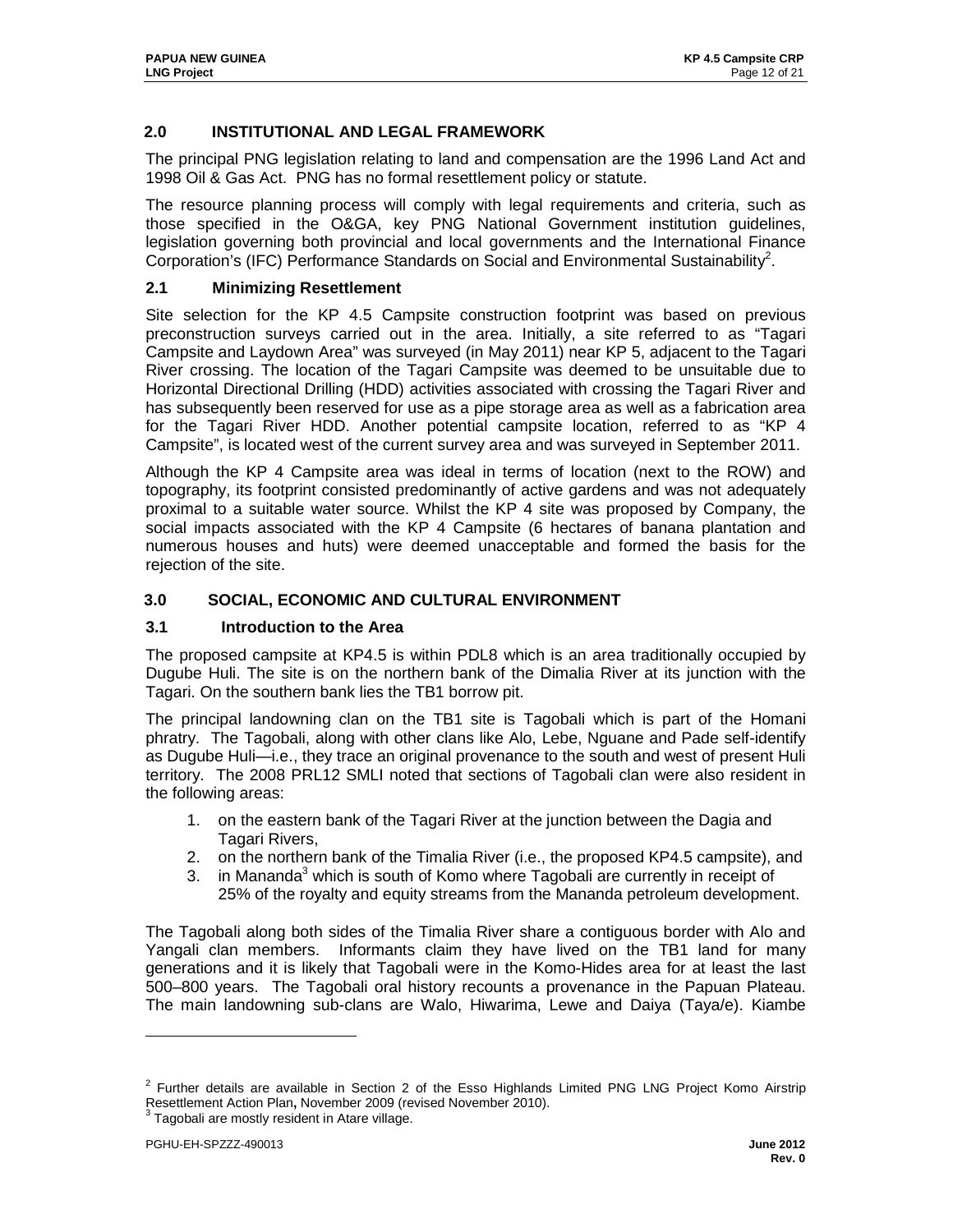(Kembo) is a lineage within Lewe sub-clan and they say they settled in the Timalia area around 1961.

 **Figure 3-1** depicts both the TB1 and KP4.5 sites within the context of the general Hides-Komo area and project interventions.



 **Figure 3-1: Hides-Komo Project Clan Map and Infrastructure Sites** 

## **3.2 KP4.5 Clans**

The affected campsite area in PDL8, formerly PRL11, was subject to several encompassing social mapping and landowner identification reports in 2001 for the PNG Gas Project and 2008 for the PNG LNG Project PRL11. **Figure 3-2** below is the hand-drawn map from the PNG Gas Hides-Kutubu SMLI (Goldman 2001) and shows Tagobali (Map Ref. No.8; see **Figure 3-1**) to inhabit the north side of Dimalia River close to its junction with the Tagari River. Walo sub-clan of Tagobali clan claim ownership of campsite KP 4.5.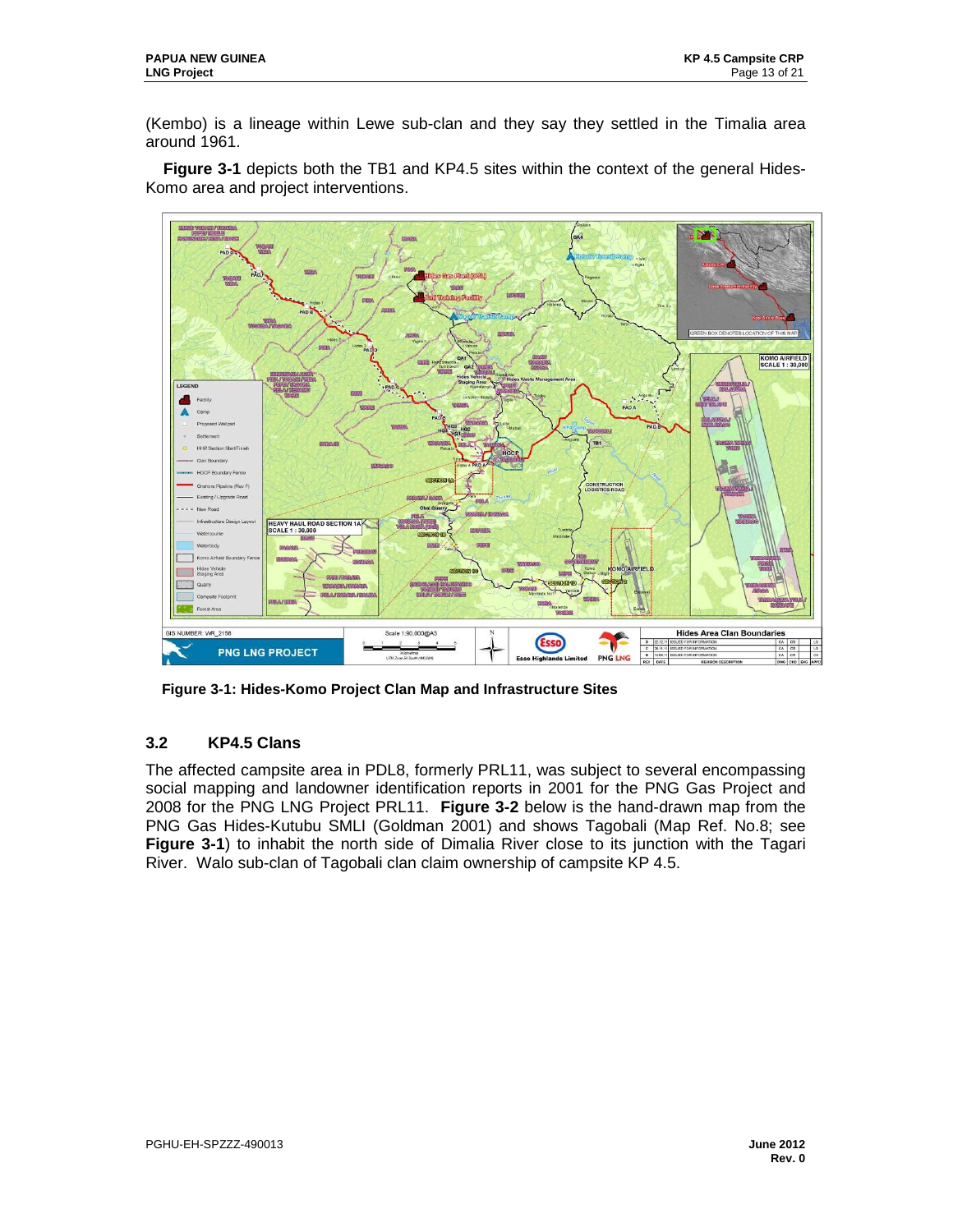

**Figure 3-2: SMLI Map of Dimalia-Tagari River Area (Goldman 2001)** 

The freehand map and table of clans provided in the SMLI 2001 represent an assessment of the primary landholding clans within the Dimalia River area and an understanding of their relative positions or dispositions on the ground between defined geographical points such as rivers, creeks and mountains. Within these identified parcels of land, it is not uncommon for individual land-holdings to be exercised by members from clans not necessarily listed or indeed from clans who have their centre elsewhere in the region<sup>4</sup>.

|  |  |  | Table 3-1: Campsite CRP KP4.5 Clan List |  |
|--|--|--|-----------------------------------------|--|
|--|--|--|-----------------------------------------|--|

| <b>SMLI Map</b><br>(Reference No) | <b>SMLI Clan Name</b> | <b>Campsite Clans</b><br>from C&S & PC | <b>TB1 Identified</b><br><b>CLANS-sub-</b><br>clans |
|-----------------------------------|-----------------------|----------------------------------------|-----------------------------------------------------|
| 8                                 | <b>TAGOBALI</b>       | <b>TAGOBALI</b>                        | <b>TAGOBALI</b>                                     |
|                                   |                       |                                        | Lewe                                                |
|                                   |                       |                                        | Daiya                                               |
|                                   |                       | Walo (sub-clan)                        | Walo                                                |
|                                   |                       |                                        | Hiwarima                                            |

The Hulis are traditionally dependent on gardening or horticulture, hunting, gathering and pig husbandry. No gardens are affected but access to hunting and gathering areas will be reduced by exclusion to the 12 ha area.

-

<sup>&</sup>lt;sup>4</sup> Only a plot-by-plot distribution map would show up such land patterns and the extremely complex mosaic of holdings and portfolios of rights that constitute any given land parcel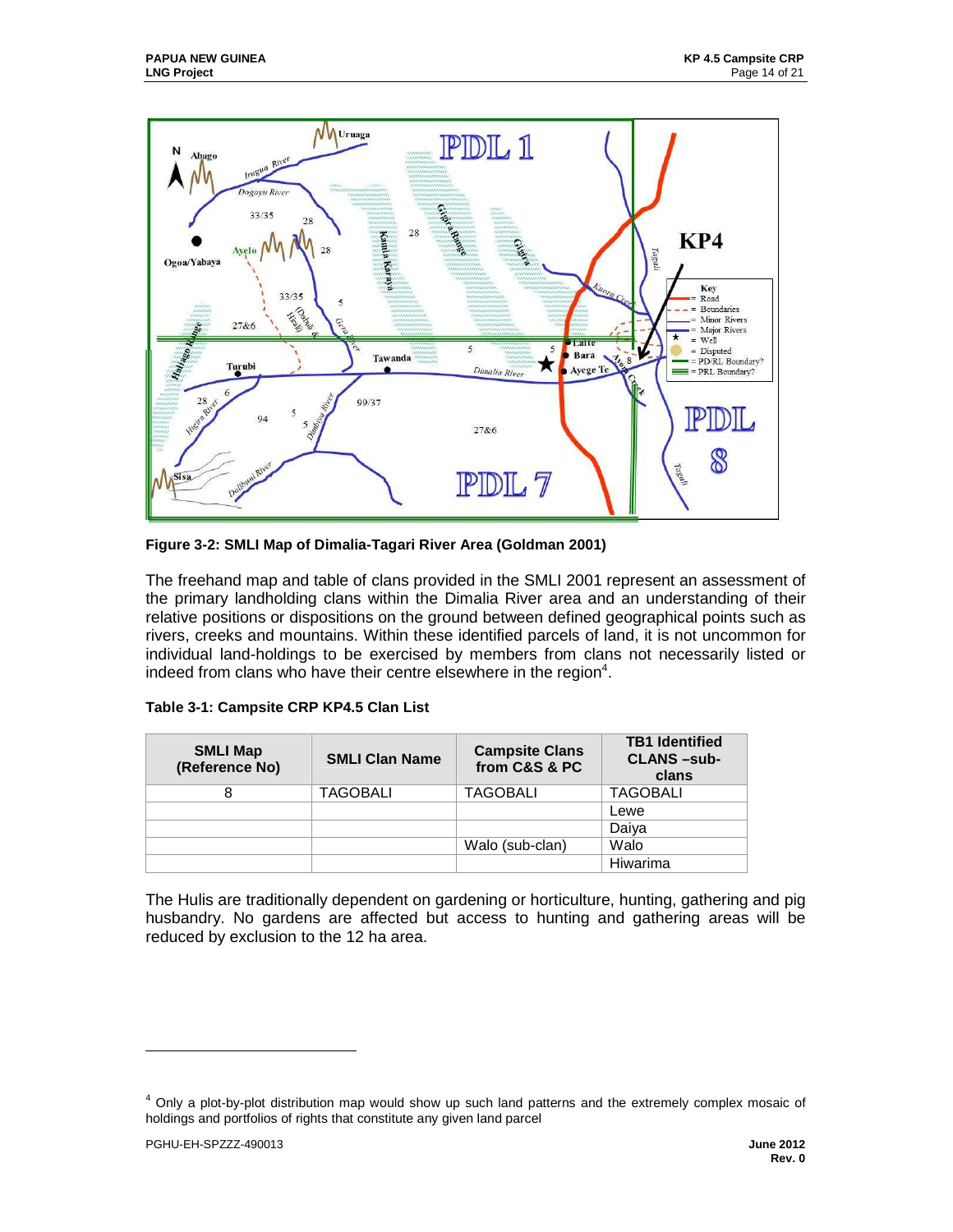## **3.3 Types of Land Rights and Land Ownership**

The Huli have agnatic descent and lived traditionally in scattered households. The most important social groups to which an individual belongs are the totemic patrilineal clans (hameigini—'father-son line'). Most clans have representatives in more than one village i.e., the totemic named clans are dispersed—so that what one encounters in each place is in effect a local clan segment. A more detailed understanding of Huli social structure, land tenure principles and cultural behavior is contained in the Komo Airstrip and HGCP RAPs and need not be reproduced or duplicated here.

## **3.4 IPCAs and Project Socio-Cultural Context**

The IPCA for the campsite was signed on the  $13<sup>th</sup>$  December 2011.

#### 3.4.1 Land Requirements

#### 3.4.1.1 Land Needs

The land-take for the Campsite area is 12.0 ha. IPCA compensation rates for loss of forested areas are detailed in Table 5-1. No loss of gardens or private trees are expected but these will be compensated at FRV should they be encountered.

All construction, logistics and labor resource activities will be undertaken in accordance with the Social Management Plans. The construction footprint shall be demarcated and works shall not be permitted to exceed the designated areas as defined in **Figure 1-2**. Negotiations will be conducted with landowners with respect to the rehabilitation and return of the Campsite area, taking account of environmental considerations.

#### **3.5 Cultural Heritage and Archaeological Sites**

The initial archaeological research on this area was undertaken for the Project EIS SIA 2009. The findings were written up in the section Hides Gas Conditioning Plant Site (Ketereanda) to Tagari River. A total of 34 cultural sites were recorded during brief interviews with the members of the Tagobali and Taguali clans. Most of the sites were identified above the malaria zone (1,300 m) of the Tagari River and on the north banks of its tributary (the Dimalia River).

There were no cultural heritage sites identified in the ground survey undertaken in September 2011.

#### **3.6 Social Sites**

There were four social features/assets identified within the KP 4.5 Campsite survey area but outside the campsite construction footprint. The social features/assets are comprised of one house, one chicken house and three active gardens (see Figure 3-3). Specific care will be taken to avoid sites 09-SO-103, 09-SO-104 and 09-SO-105 (see Table 3-2) which are close to the proposed intervention.

| <b>KP</b> | <b>Social Site</b>                                                                | <b>Comment</b>                                              |
|-----------|-----------------------------------------------------------------------------------|-------------------------------------------------------------|
| 09-SO-103 | Active garden about 20 m x 10 m<br>consists of mainly kaukau.                     | Will be avoided as it is outside<br>construction footprint. |
| 09-SO-104 | A newly built house.                                                              | Will be avoided as it is outside<br>construction footprint. |
| 09-SO-105 | A newly built chicken house. Live chickens in<br>the house at the time of survey. | Will be avoided as it is outside<br>construction footprint. |

#### **Table 3-2: KP 4.5 Social Sites**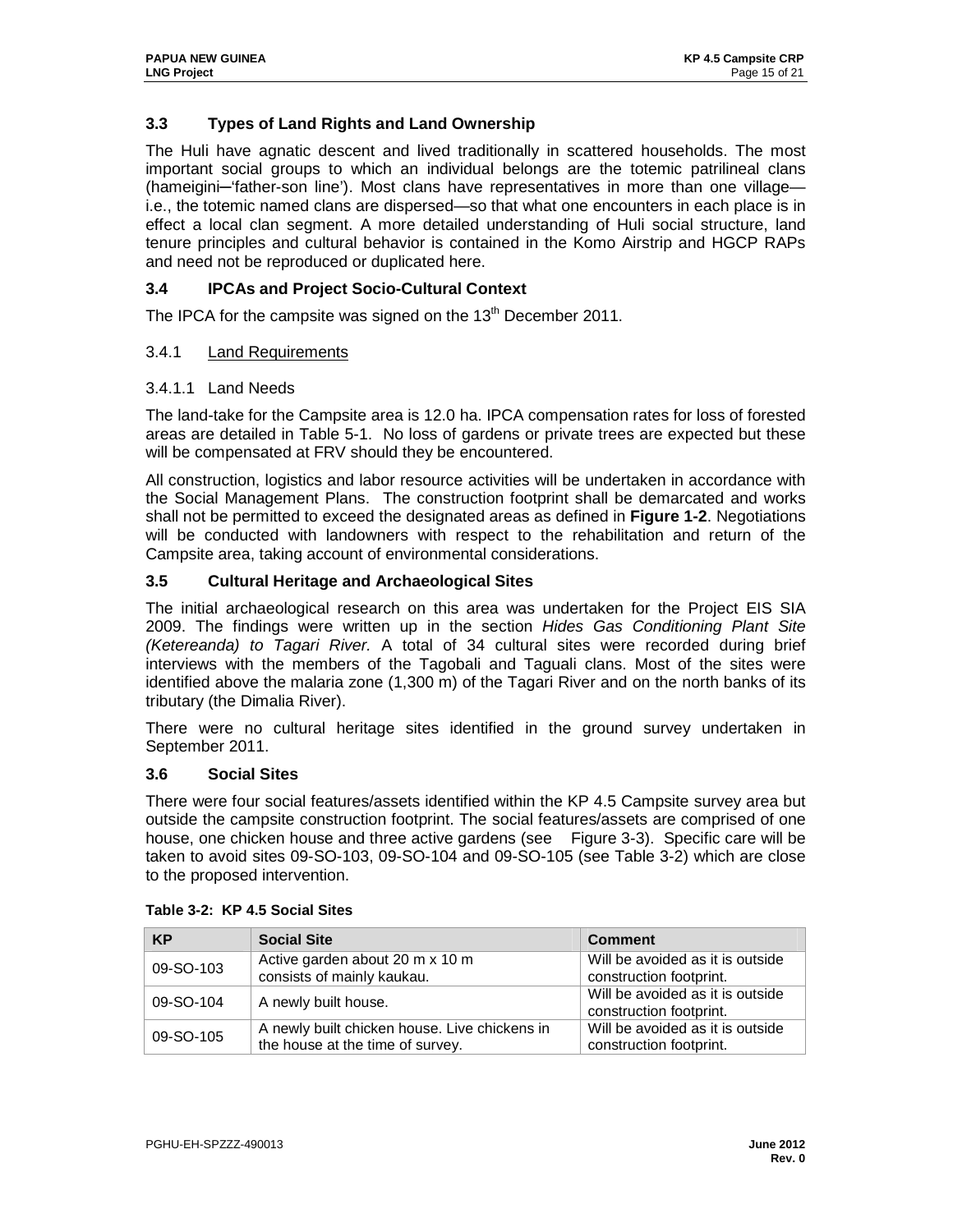

 **Figure 3-3: KP 4.5 Social Sites**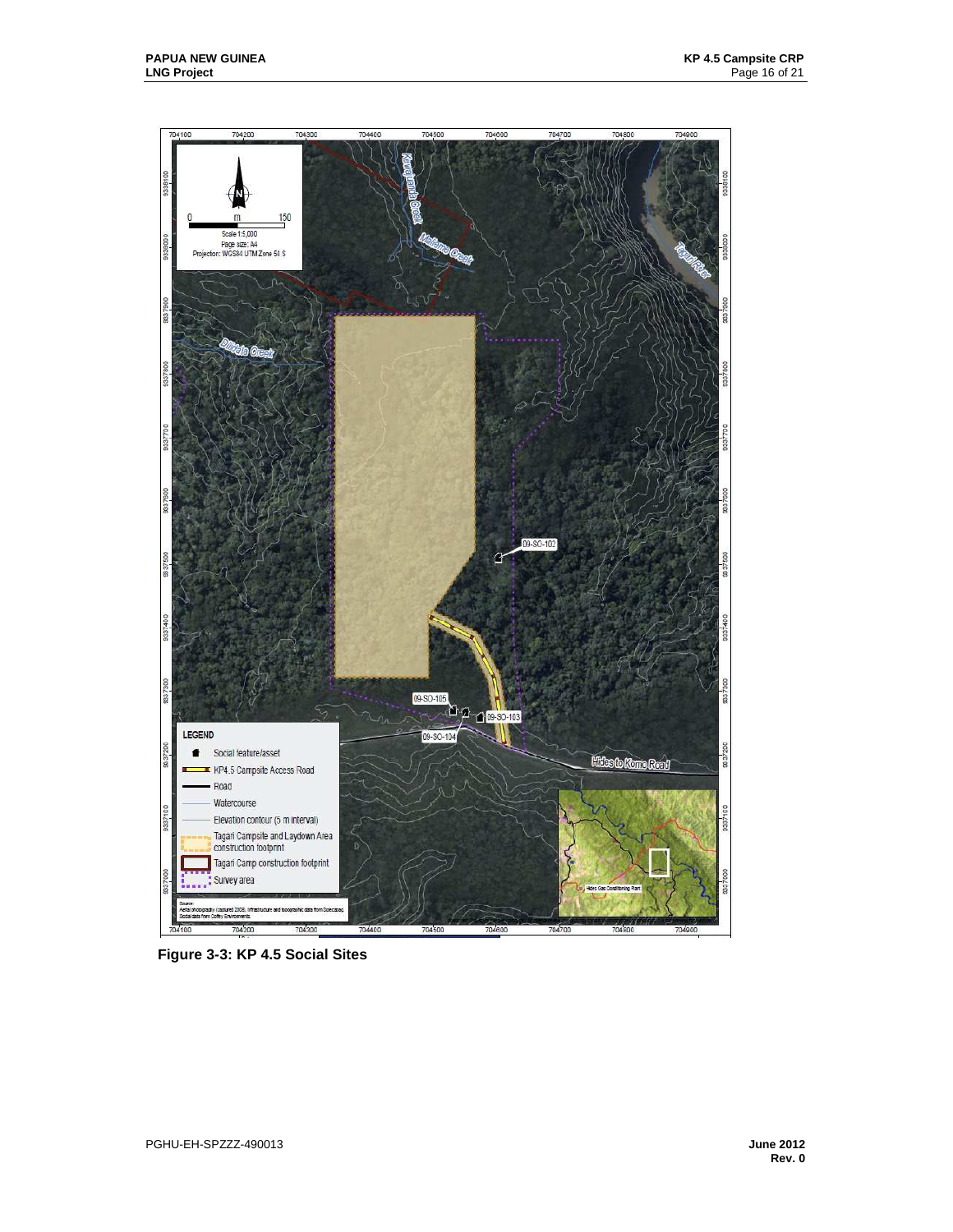## **4.0 CONSULTATION AND DISCLOSURE**

## **4.1 Stakeholder Engagement**

A public disclosure meeting was held on 26 November 2011 (Table 4-1). The Environmental Law Centre (ELC) played an active monitoring and review role as an impartial observer. Representatives of the Tagobali clan were present during the PCS surveys and all clans have given verbal consent for the development. Issues raised in the public meeting echoed similar concerns voiced at the TB1. These, for the most part, centered on the perceived and claimed shortage of land that would now ensue given the multiple takes of Tagobali resources by the project. Table 4-2 presents a summary of the landowner concerns.

| <b>Resettlement Awareness</b> |                            |                  |      |    |                            |       |
|-------------------------------|----------------------------|------------------|------|----|----------------------------|-------|
|                               | Date                       | <b>Awareness</b> |      |    | <b>Number of Attendees</b> |       |
| Village                       |                            | Team*            | Male |    | Female Children            | Total |
| Obai                          | 26 November 2011 RIT. L&CA |                  | 35   | 19 | 10                         | 64    |

#### **Table 4-1: KP 4.5 Public Disclosure Meeting**

| <b>Question/Issue</b>                                                                                                                                                                                                                                                                                                                                                                                                                                                                                                                                               | <b>Answer</b>                                                                                                                                                                                                                                                                                                                                                                                                                                                                                                                                                                                       | <b>Subject</b><br>Category                              | Follow-up<br><b>Required</b> | <b>Recommended</b><br><b>Action</b> |  |  |
|---------------------------------------------------------------------------------------------------------------------------------------------------------------------------------------------------------------------------------------------------------------------------------------------------------------------------------------------------------------------------------------------------------------------------------------------------------------------------------------------------------------------------------------------------------------------|-----------------------------------------------------------------------------------------------------------------------------------------------------------------------------------------------------------------------------------------------------------------------------------------------------------------------------------------------------------------------------------------------------------------------------------------------------------------------------------------------------------------------------------------------------------------------------------------------------|---------------------------------------------------------|------------------------------|-------------------------------------|--|--|
| <b>Campsite KP4.5 Proposal</b>                                                                                                                                                                                                                                                                                                                                                                                                                                                                                                                                      |                                                                                                                                                                                                                                                                                                                                                                                                                                                                                                                                                                                                     |                                                         |                              |                                     |  |  |
| (1) Appealed to CA to<br>take note that this same<br>clan Tagobali has given<br>most of its clan land to<br>the HGCP site, TB1 site<br>and the Pipeline.<br>(2) At TB1 a Landowner<br>company has gone into<br>Joint Venture with MCJV,<br>this Landowner company<br>does not serve the<br>interest of the<br>Landowners.<br>(3) Not happy with the<br>IPCA that is already in<br>place at HGCP as most<br>of the forest area has<br>been cleared and given to<br>the company but benefits<br>do not reflect the value of<br>what has been taken by<br>the company. | Issue of ensuring that<br>legitimate Landowner<br>Company is identified to<br>go into Joint Ventures<br>with the Contractor can<br>be addressed with<br><b>Business Development-</b><br>CA and that should be<br>discussed with BD-CA.<br>The other issue with<br><b>IPCA</b> benefits not<br>sufficient is a matter for<br>negotiation and those<br>should be discussed<br>before IPCAs are<br>signed. The rates are<br>FRV and there is an<br>avenue in the Oil & gas<br>Act that gives the<br>Landowners the right of<br>appeal the rate if they<br>can prove that what has<br>been is disputed. | <b>Business</b><br>development<br>and IPCA<br>benefits  | Advise<br>L&CA               | L&CA to<br>address<br>information   |  |  |
| The Tagobali Clan has<br>given up 250 hectares at<br>HGCP and compensation<br>is very low. These<br>hectares for KP4.5 will be<br>added onto the Hectare<br>that we have given up at<br>HGCP. We are upset that<br>we have signed the IPCA<br>without proper awareness<br>and advice.                                                                                                                                                                                                                                                                               | We will pass this on to<br>L&CA. Meanwhile ELC<br>is here to assist you<br>further with the whole<br>Resettlement process.                                                                                                                                                                                                                                                                                                                                                                                                                                                                          | <b>IPCA</b><br>Consultation<br>and<br><b>Disclosure</b> | Advise<br>L&CA               | L&CA to<br>address<br>information   |  |  |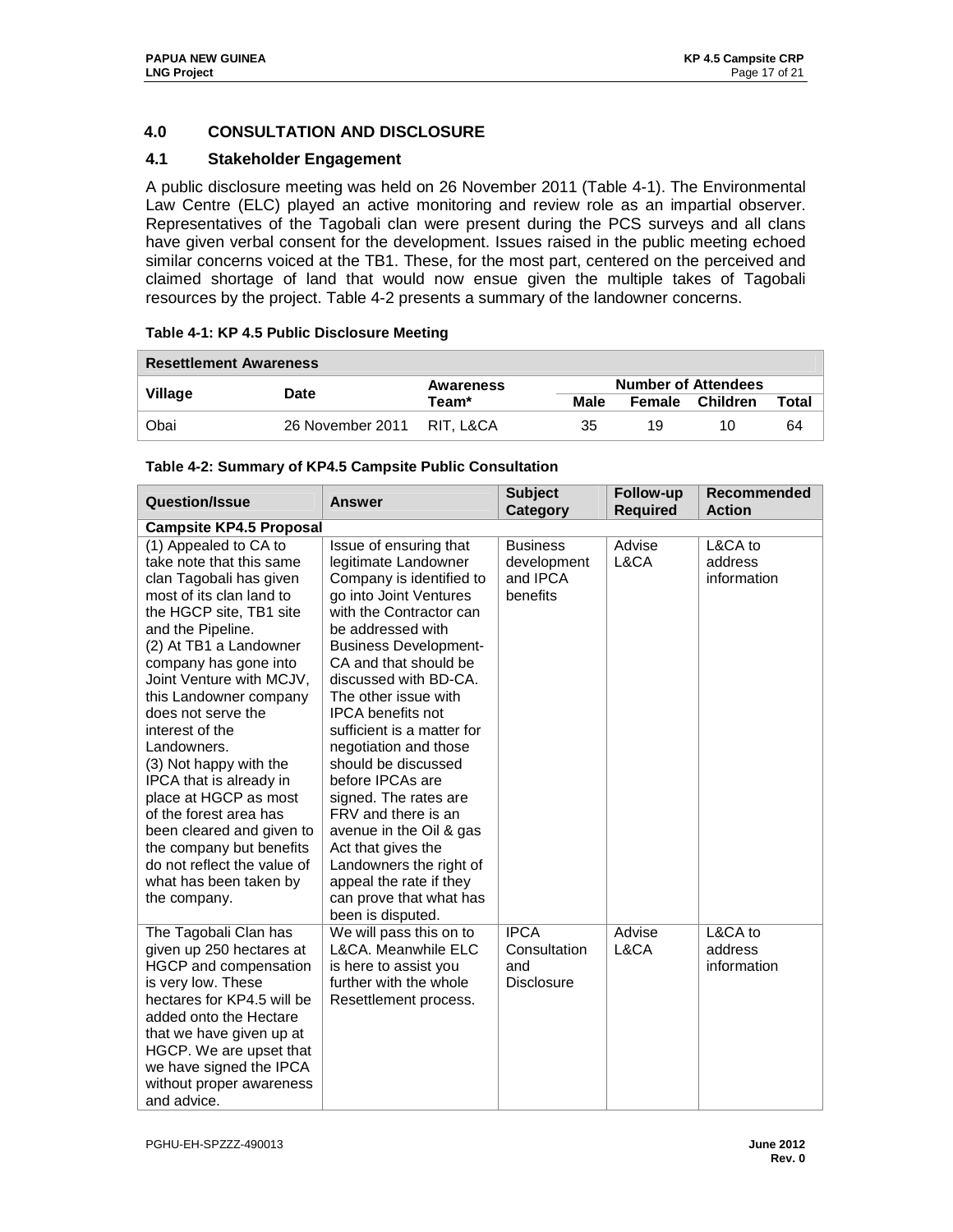| <b>Question/Issue</b>                                                                                                                                | <b>Answer</b>                                                                                                                                                                                                             | <b>Subject</b><br>Category        | Follow-up<br><b>Required</b>   | Recommended<br><b>Action</b>         |
|------------------------------------------------------------------------------------------------------------------------------------------------------|---------------------------------------------------------------------------------------------------------------------------------------------------------------------------------------------------------------------------|-----------------------------------|--------------------------------|--------------------------------------|
| Close the meeting and go<br>away. So much land of<br>Tagobali's given to the                                                                         | It is true that most of the<br>land taken up is<br>Tagobali Clan. We can                                                                                                                                                  | Land<br>shortage and<br>failed    | L&CA and<br>$LR$ to<br>address | Monitoring<br>program to<br>evaluate |
| project. So many things<br>promised to the Tagobali<br>clan and not yet<br>delivered.                                                                | choose a time and sit<br>with Clan leaders and<br>address these issues of<br><b>Business Development</b><br>and IPCA. We will<br>monitor the land<br>shortage situation<br>through our livelihood<br>restoration program. | promises                          |                                |                                      |
| Don't forget women<br>in<br>like work<br>benefits<br>any<br>opportunities if the camp<br>is constructed.                                             | We will ask L&CA and<br>BD to bring this to the<br>notice of the contractor<br>and HGDC                                                                                                                                   | Equal<br>opportunity<br>for women | L&CA<br>and<br>BD.             | Advice to HGDC                       |
| OK, enough talk. The<br>project must go ahead.<br>But benefits that rightfully<br>belong to us should come<br>the<br>legitimate<br>to<br>landowners. | Thank you.                                                                                                                                                                                                                | Landowner<br>identification.      | C&S<br>to<br>address           | None                                 |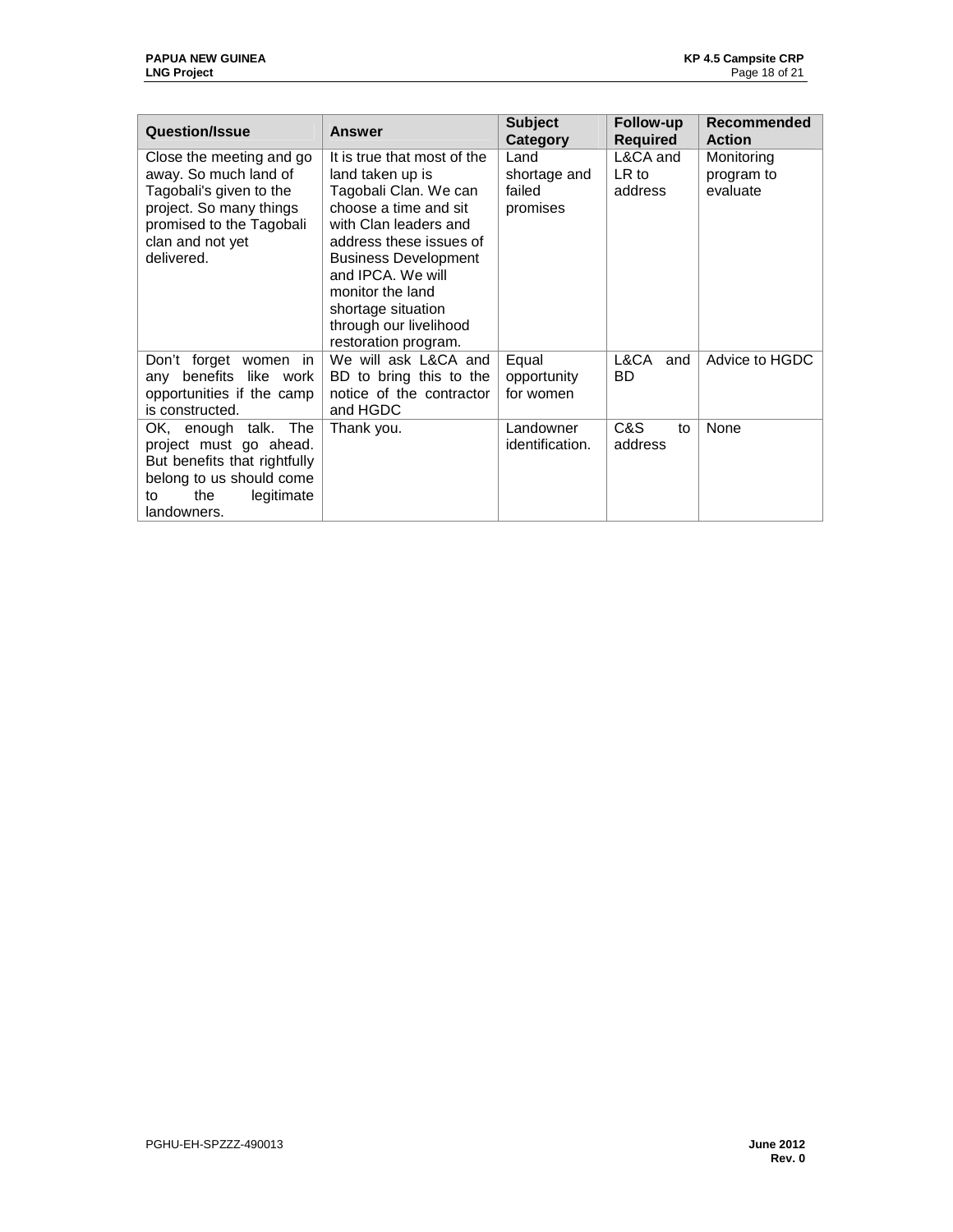## **5.0 PROJECT IMPACTS**

| Table 5-1: Principal Impacts likely to be experienced by KP 4.5 Campsite Landowners |  |
|-------------------------------------------------------------------------------------|--|
|                                                                                     |  |

| Impact                                                         | <b>Scale</b>                                                                                                      | <b>Mitigation - Project Responses</b>                                                                                                                                                                                                                                                                                                                                                                                                                                                                       |
|----------------------------------------------------------------|-------------------------------------------------------------------------------------------------------------------|-------------------------------------------------------------------------------------------------------------------------------------------------------------------------------------------------------------------------------------------------------------------------------------------------------------------------------------------------------------------------------------------------------------------------------------------------------------------------------------------------------------|
| Residential,<br>business or<br>other<br>structures<br>affected | None.                                                                                                             | None (if structures are encountered then protocols<br>detailed in the HGCP RAP will be implemented.)                                                                                                                                                                                                                                                                                                                                                                                                        |
| Loss of trees<br>and crops                                     | None                                                                                                              | As per O&GA Section 118 and Eligibility Matrix<br>landowners are entitled to one-off damage<br>compensation payments, should losses arise.<br>Garden and tree owners will be compensated for<br>loss of crops and trees at FRV.                                                                                                                                                                                                                                                                             |
| Loss of<br>forest/other<br>natural<br>resources                | Access to 12.0 ha of<br>communal forest resources.                                                                | As per O&GA Section 118 and Eligibility Matrix<br>these affected landowners are entitled to temporary<br>loss, damage as well as deprivation compensation.<br>All currently negotiated rates will be verified against<br>full replacement values (market rates).<br>These payments will be made to the Tagobali (Walo)<br>clan. In the event of disputes, the money is held in<br>reserve by the Project until the dispute has been<br>resolved, either formally through the court system or<br>informally. |
| Disruption in<br>social<br>networks                            | No physical relocation.<br>Some affect from contractors'<br>workers operating in the area<br>during construction. | Minimal.<br>Contractor's workers will be housed within a closed<br>camp environment to minimize the effect associated<br>with the introduction of large numbers of people into<br>the community.                                                                                                                                                                                                                                                                                                            |
| Impacts on<br>Business/<br>Employment                          | No existing business will be<br>impacted.                                                                         | No loss of employment anticipated and there are no<br>businesses, which require relocation or<br>compensation.                                                                                                                                                                                                                                                                                                                                                                                              |
| <b>Cultural Sites</b>                                          | None                                                                                                              | Cultural Heritage Management Plan in place.<br>Compensation to be paid to landowners for chance<br>finds.                                                                                                                                                                                                                                                                                                                                                                                                   |
| Influx of<br>Migrants                                          | Minimal owing to the nature<br>of use and the short duration.                                                     | The project will work with local authorities to<br>discourage settlement and the establishment of<br>roadside stalls. Camp residents will be restricted<br>from interacting with these settlers or traders.<br>Employment will not take place at the camp gate.                                                                                                                                                                                                                                             |

#### **5.1 Cumulative Impacts**

The Project acknowledges that Tagobali clan land resources have been impacted multiple times by the interventions at HGCP, TB1, and KP4.5. However, whilst the holdings are notionally under 'one clan' name, the actual land holders and users often differ across the various sites. Nevertheless, landowners have expressed their concerns about the repeated erosion of clan land resources and the Project will monitor households for potential vulnerability to land scarcity.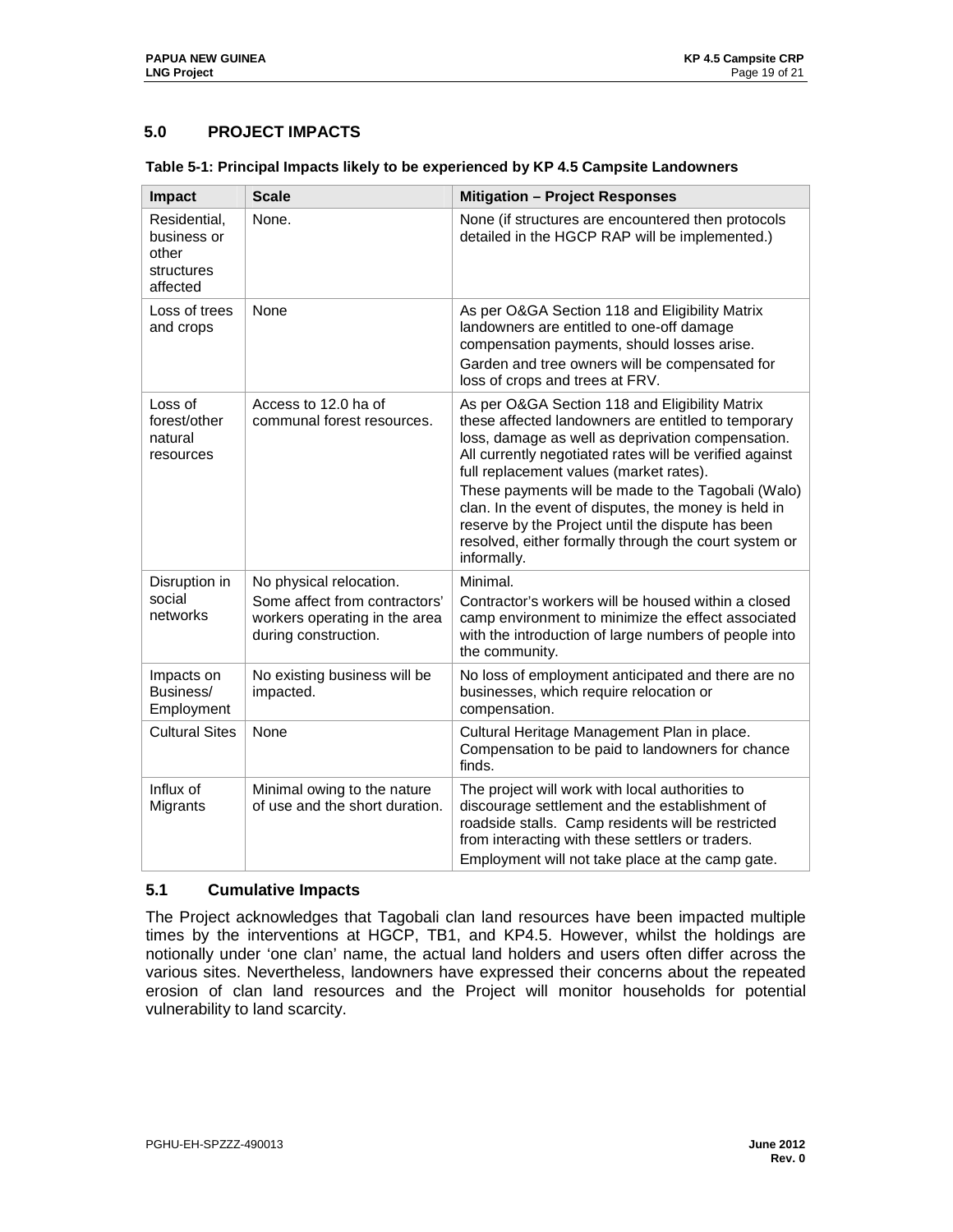## **6.0 ELIGIBILITY AND ENTITLEMENTS**

The RPF provides a full schedule of eligibility criteria for compensation and entitlements that will be adopted for the Project. The entitlements for the Campsite area will be the same as those detailed in previous  $CRPs<sup>5</sup>$ .

## **7.0 LIVELIHOOD RESTORATION PROGRAM**

No gardens or privately owned trees are affected. Should these be encountered then the Project will ensure it restores impacted livelihoods in accordance with IFC PS 5 and the RPF as detailed in the HGCP RAP (Section  $8)^6$ .

## **8.0 GRIEVANCE MANAGEMENT FRAMEWORK**

The resettlement process for KP 4.5 Campsite landowners will consider grievances through the Grievance Procedure which will apply across all Project activities. The Grievance Procedure is available to people affected by the Project, other local populations residing in the Project impact area, and other stakeholders directly affected by the Project.

The Grievance Procedure to be adopted for the Campsite Area is defined in the RPF. The Project will disclose information about the Grievance Mechanism to the affected Campsite communities, adjoining landowners and interested persons and organizations. The transparency and fairness of the process will be explained through both verbal (via regular stakeholder meetings) and written updates (such as newsletters and posters). The grievance procedure has been explained to communities in the KP 4.5 area.

## **9.0 ORGANIZATIONAL ROLES AND RESPONSIBILITIES**

The Company is responsible for overall resettlement planning, implementation and monitoring as per the RPF, which is implemented by the Land & Community Affairs Team. Organizational details are described in the HGCP RAP, Section 10.

## **10.0 MONITORING AND EVALUATION**

The Monitoring and Evaluation system (M&E) provides Project management and directly affected persons and households, with timely, concise, indicative information on whether individual compensation and resettlement activities are on track and achieving Project goals.

Further principles of the monitoring process to be implemented can be obtained from the HGCP RAP section 11. The following parameters will be monitored in the event of physical displacement: timely payment of compensation; unforeseen impacts of changes to livelihood; complaints about project social or environmental performance; and timely and effective close-out of grievances.

-

<sup>&</sup>lt;sup>5</sup> Such as the Kutubu to Kantobo CRP.

<sup>&</sup>lt;sup>6</sup> Hides Gas Conditioning Plant Resettlement Action Plan, May 2010 (Revised November 2010).